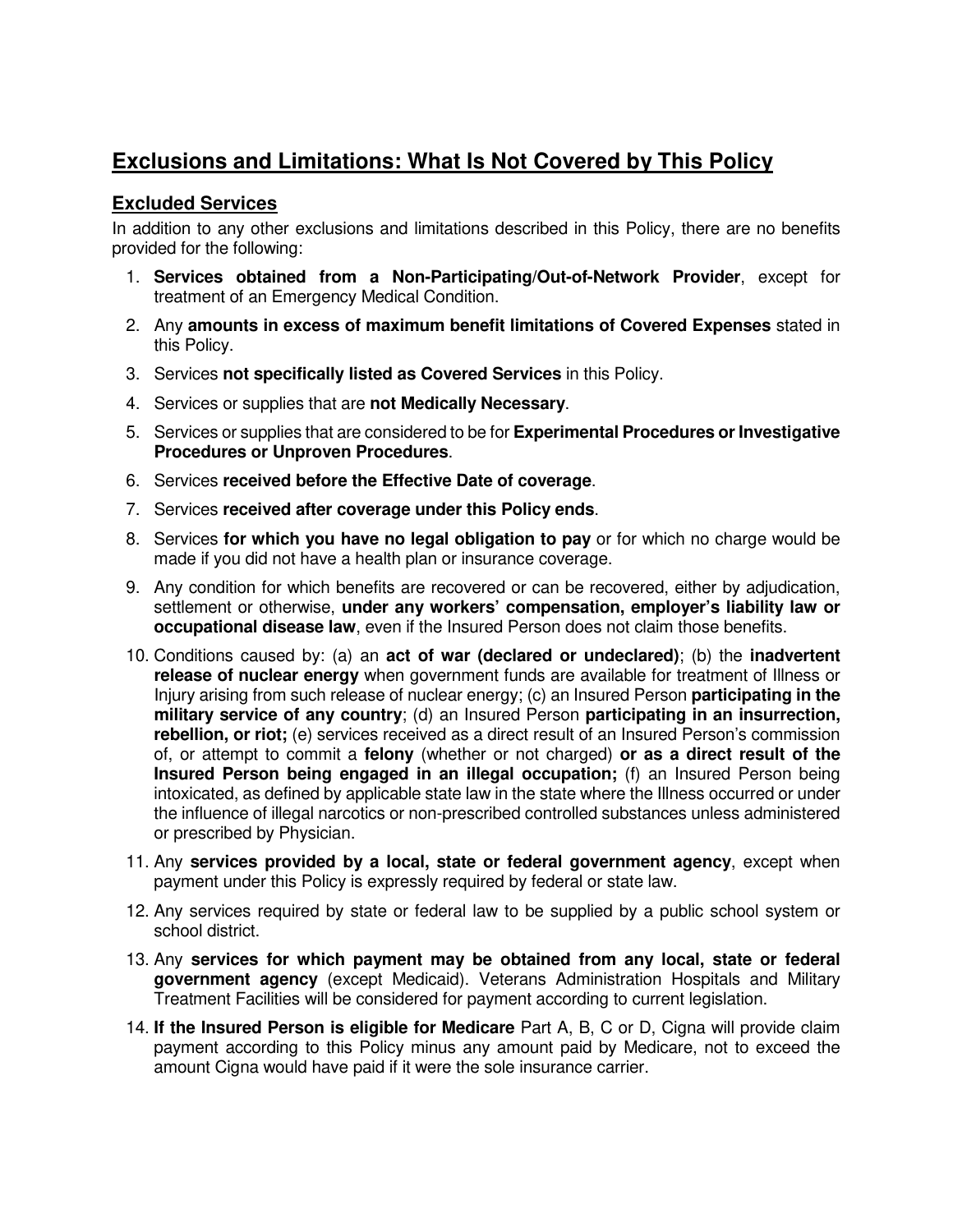- 15. **Court-ordered treatment or hospitalization**, unless such treatment is prescribed by a Physician and listed as covered in this Policy.
- 16. Professional **services or supplies received or purchased directly or on your behalf by anyone, including a Physician, from** any of the following:
	- o Yourself or your employer;
	- o A person who lives in the Insured Person's home, or that person's employer;
	- $\circ$  A person who is related to the Insured Person by blood, marriage or adoption, or that person's employer; or
	- o A facility or health care professional that provides remuneration to you, directly or indirectly, or to an organization from which you receive, directly or indirectly, remuneration
- 17. Services of a Hospital emergency room **for any condition that is not an Emergency Medical Condition** as defined in this Policy.
- 18. **Custodial Care, including but not limited to rest cures; infant, child or adult day care, including geriatric day care**.
- 19. **Private duty nursing** except when provided as part of the home health care services or Hospice Services benefit in this Policy.
- 20. Inpatient room and board **Charges in connection with a Hospital stay primarily for environmental change or physical therapy.**
- 21. Services received during **an inpatient stay when the stay is primarily related to**  behavioral, social maladjustment, lack of discipline or other antisocial actions which are not specifically the result of a Mental Health Disorder.
- 22. **Complementary and alternative medicine services, including but not limited to**: massage therapy; animal therapy, including but not limited to equine therapy or canine therapy; art therapy; meditation; visualization; acupuncture; acupressure; acupuncture point injection therapy; reflexology; rolfing; light therapy; aromatherapy; music or sound therapy; dance therapy; sleep therapy; hypnosis; energy-balancing; breathing exercises; movement and/or exercise therapy including but not limited to yoga, pilates, tai-chi, walking, hiking, swimming, golf; and any other alternative treatment as defined by the National Center for Complementary and Alternative Medicine (NCCAM) of the National Institutes of Health. Services specifically listed as covered under "Rehabilitative Therapy" and "Habilitative Therapy" are not subject to this exclusion.
- 23. Any services or supplies **provided by or at a place for the aged, a nursing home, or any facility** a significant portion of the activities of which include rest, recreation, leisure, or any other services that are not Covered Services.
- 24. **Assistance in activities of daily living**, including but not limited to: bathing, eating, dressing, or other Custodial Care, self-care activities or homemaker services, and services primarily for rest, domiciliary or convalescent care.
- 25. **Services performed by unlicensed practitioners** or services which do not require licensure to perform, for example-meditation, breathing exercises, quided visualization.
- 26. Inpatient room and board **Charges in connection with a Hospital stay primarily for diagnostic tests** which could have been performed safely on an outpatient basis.
- 27. **Services which are self-directed** to a free-standing or Hospital-based diagnostic facility.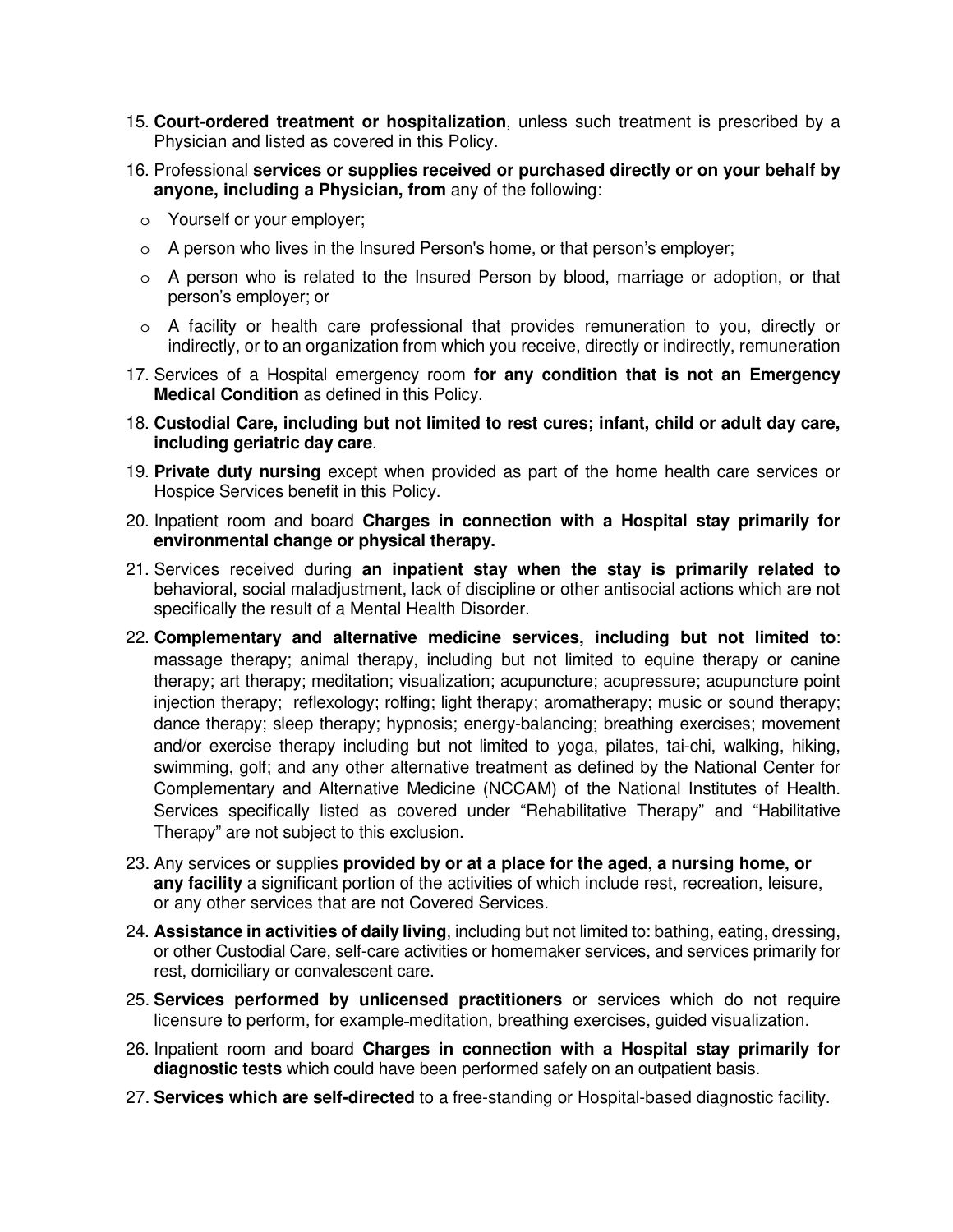- 28. Services **ordered by a Physician or other Provider who is an employee or representative of a free-standing or Hospital-based diagnostic facility**, when that Physician or other Provider:
	- $\circ$  Has not been actively involved in your medical care prior to ordering the service, or
	- o Is not actively involved in your medical care after the service is received.

This exclusion does not apply to mammography.

- 29. **Dental services**, dentures, bridges, crowns, caps or other Dental Prostheses, extraction of teeth or treatment to the teeth or gums, except as specifically provided in this Policy.
- 30. **Orthodontic Services**, braces and other orthodontic appliances including orthodontic services for Temporomandibular Joint Dysfunction.
- 31. **Dental Implants**: Dental materials implanted into or on bone or soft tissue or any associated procedure as part of the implantation or removal of dental implants.
- 32. Any services covered under **both this medical plan and an accompanying exchangecertified pediatric dental plan** and reimbursed under the dental plan will not be reimbursed under this plan.
- 33. **Hearing aids** including but not limited to semi-implantable hearing devices, audiant bone conductors and Bone Anchored Hearing Aids (BAHAs), except as specifically stated in this Policy, limited to the least expensive professionally adequate device. For the purposes of this exclusion, a hearing aid is any device that amplifies sound.
- 34. **Routine hearing tests** except as provided under Preventive Care.
- 35. **Genetic screening** or pre-implantations genetic screening: general population-based genetic screening is a testing method performed in the absence of any symptoms or any significant, proven risk factors for genetically linked inheritable disease.
- 36. **Gene Therapy** including, but not limited to, the cost of the Gene Therapy product, and any medical, surgical, professional and facility services directly related to the administration of the Gene Therapy product.
- 37. **Optometric services**, eye exercises including orthoptics, eyeglasses, contact lenses, routine eye exams, and routine eye refractions, except as specifically stated in this Policy under Pediatric Vision.
- 38. An **eye surgery solely for the purpose of correcting refractive defects** of the eye, such as near-sightedness (myopia), astigmatism and/or farsightedness (presbyopia).
- 39. **Cosmetic surgery, therapy** or other services for beautification, to improve or alter appearance or self-esteem or to treat psychological or psychosocial complaints regarding one's appearance. This exclusion does not apply to Reconstructive Surgery to restore a bodily function or to correct a deformity caused by Injury or congenital defect of a Newborn child, or for Medically Necessary Reconstructive Surgery performed to restore symmetry incident to a mastectomy or lumpectomy.
- 40. **Aids or devices that assist with nonverbal communication**, including but not limited to communication boards, prerecorded speech devices, laptop computers, desktop computers, Personal Digital Assistants (PDAs), Braille typewriters, visual alert systems for the deaf and memory books except as specifically stated in this Policy.
- 41. **Non-Medical counseling or ancillary services**, including but not limited to: education, training, vocational rehabilitation, behavioral training, biofeedback, neurofeedback,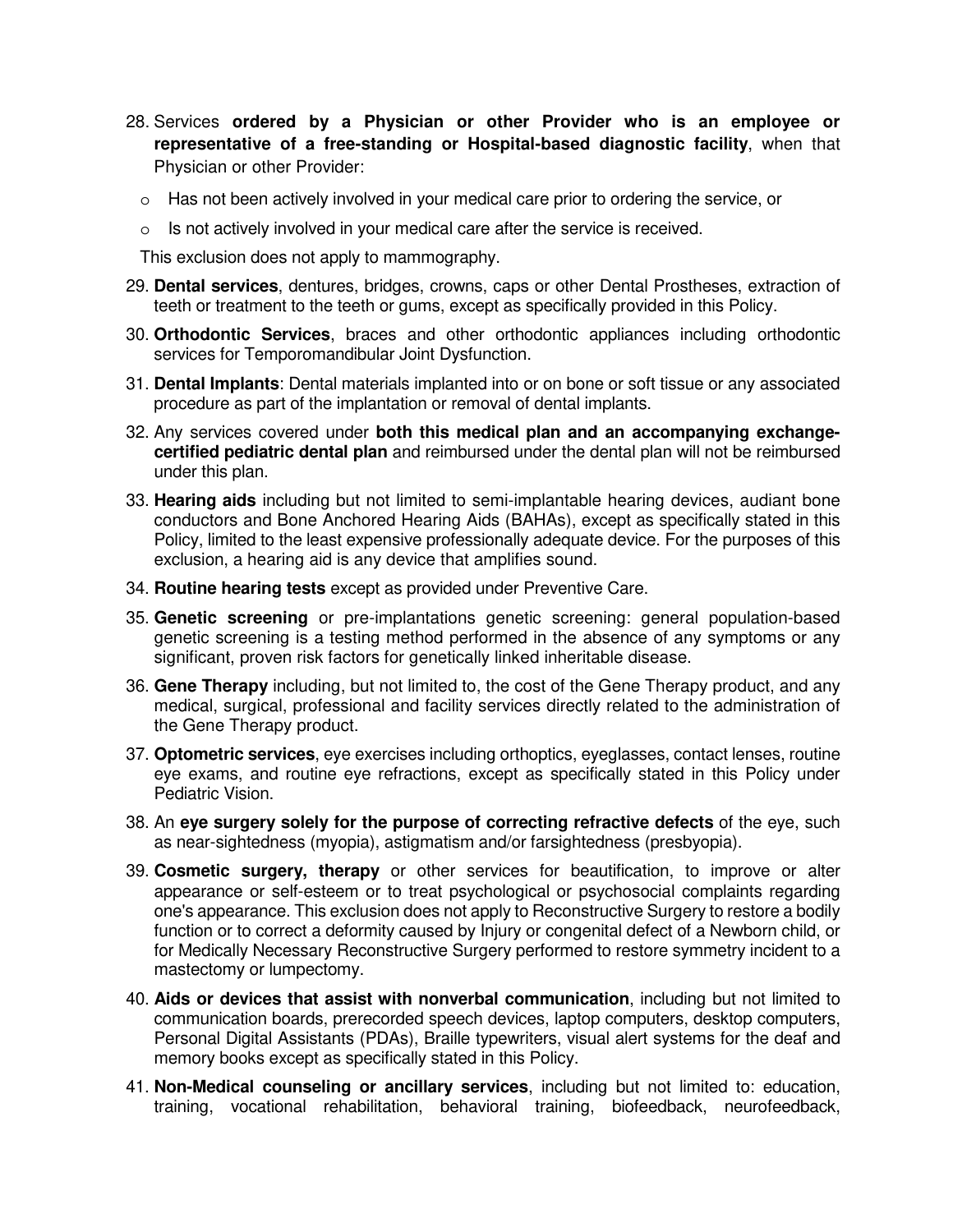employment counseling, back school, return to work services, work hardening programs, driving safety, and services, training, educational therapy or other non-medical ancillary services for learning disabilities and developmental delays, except as otherwise stated in this Policy.

- 42. **Services and procedures for** redundant skin surgery including abdominoplasty/panniculectomy, removal of skin tags, craniosacral/cranial therapy, applied kinesiology, prolotherapy and extracorporeal shock wave lithotripsy (ESWL) for musculoskeletal and orthopedic conditions, macromastia or gynecomastia; varicose veins; rhinoplasty, blepharoplasty and; orthognathic surgeries **regardless of clinical indications.**
- 43. All services related to **Applied Behavior Analysis treatment,** including but not limited to: the design, implementation, and evaluation of environmental modifications using behavioral stimuli and consequences to produce socially significant improvement in human behavior, including the use of direct observation, measurement, and functional analysis of the relations between environment and behavior.
- 44. Procedures, surgery or treatments to **change characteristics of the body** to those of the opposite sex unless such services are deemed Medically Necessary or otherwise meet applicable coverage requirements.
- 45. Any treatment, prescription drug, service or supply **to treat sexual dysfunction**, enhance sexual performance or increase sexual desire.
- 46. All services related to **the evaluation or treatment of fertility and/or Infertility**, including, but not limited to, all tests, consultations, examinations, medications, invasive, medical, laboratory or surgical procedures including sterilization reversals and In vitro fertilization, gamete intrafallopian transfer (GIFT), zygote intrafallopian transfer (ZIFT), except as specifically stated in this Policy
- 47. **Cryopreservation** of sperm or eggs, or storage of sperm for artificial insemination (including donor fees).
- 48. Fees associated with the **collection or donation of blood or blood products**, except for autologous donation in anticipation of scheduled services where in the utilization review Physician's opinion the likelihood of excess blood loss is such that transfusion is an expected adjunct to surgery.
- 49. Blood administration **for the purpose of general improvement in physical condition.**
- 50. **Orthopedic shoes** (except when joined to Braces), shoe inserts, foot orthotic devices.
- 51. **External and internal power enhancements** or power controls for prosthetic limbs and terminal devices.
- 52. **Myoelectric prostheses** peripheral nerve stimulators.
- 53. **Electronic prosthetic limbs or appliances** unless Medically Necessary, when a lesscostly alternative is not sufficient.
- 54. **Prefabricated foot Orthoses**.
- 55. **Cranial banding/cranial orthoses/other similar devices**, except when used postoperatively for synostotic plagiocephaly.
- 56. **Orthosis shoes**, shoe additions, procedures for foot orthopedic shoes, shoe modifications and transfers.
- 57. Orthoses primarily used for cosmetic rather than functional reasons.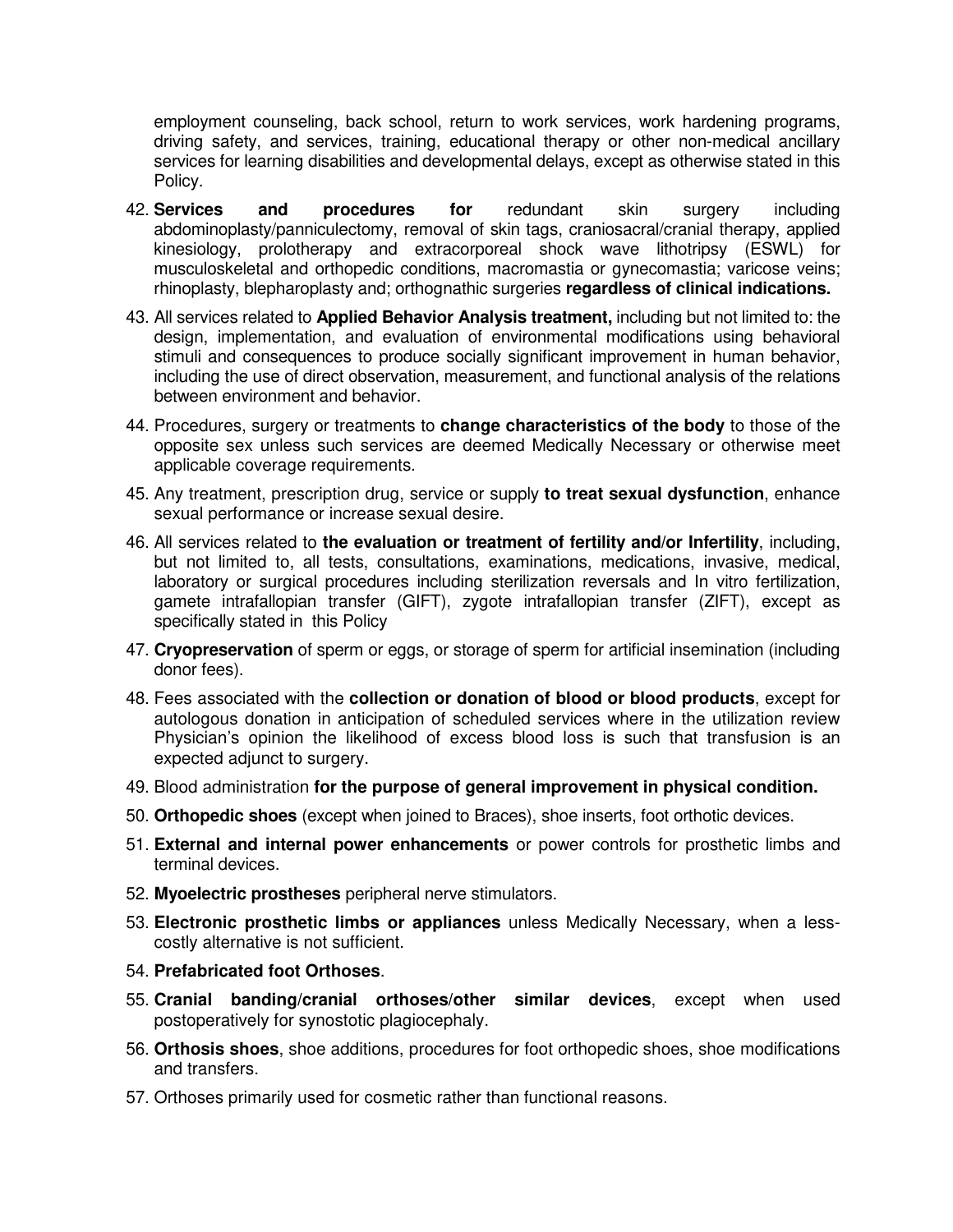- 58. **Non-foot Orthoses**, except **only** the following non-foot orthoses are covered when Medically Necessary:
	- o Rigid and semi-rigid custom fabricated Orthoses;
	- o Semi-rigid pre-fabricated and flexible Orthoses; and
	- $\circ$  Rigid pre-fabricated Orthoses, including preparation, fitting and basic additions, such as bars and joints.
- 59. Services primarily for **weight reduction or treatment of obesity including morbid obesity**, or any care which involves weight reduction as a main method for treatment. This includes any morbid obesity surgery, even if the Insured Person has other health conditions that might be helped by a reduction of obesity or weight, or any program, product or medical treatment for weight reduction or any expenses of any kind to treat obesity, weight control or weight reduction.
- 60. **Routine physical exams or tests** that do not directly treat an actual Illness, Injury or condition. This includes reports, evaluations, or hospitalization not required for health reasons; physical exams required for or by an employer or for school, or sports physicals, or for insurance or government authority, and court ordered, forensic, or custodial evaluations, except as otherwise specifically stated in this Policy.
- 61. Therapy or treatment intended primarily to improve or maintain general physical condition or for the purpose of enhancing job, school, athletic or recreational performance, including but not limited to routine, long term, or maintenance care which is provided after the resolution of the acute medical problem and when significant therapeutic improvement is not expected.
- 62. **Educational services** except for Diabetic Self-Management Training Programs, treatment for Autism, or as specifically provided or arranged by Cigna.
- 63. **Nutritional counseling or food supplements**, except as stated in this Policy.
- 64. **Exercise equipment, comfort items and other medical supplies and equipment** not specifically listed as Covered Services in the Covered Services section of this Policy. Excluded medical equipment includes, but is not limited to: air purifiers, air conditioners, humidifiers; treadmills; spas; elevators; supplies for comfort, hygiene or beautification; wigs, disposable sheaths and supplies; correction appliances or support appliances and supplies such as stockings, and consumable medical supplies other than ostomy supplies and urinary catheters, including, but not limited to, bandages and other disposable medical supplies, skin preparations and test strips except as otherwise stated in this Policy.
- 65. **Physical, and/or Occupational Therapy/Medicine** except when provided during an inpatient Hospital confinement or as specifically stated in the benefit schedule and under " Rehabilitative Therapy Services (Physical Therapy, Occupational Therapy and Speech Therapy)" in the section of this Policy titled "Comprehensive Benefits: What the Policy Pays For."
- 66. All **Foreign Country Provider** Charges are excluded under this Policy except as specifically stated under "Foreign Country Providers" in the section of this Policy titled "Comprehensive Benefits: What the Policy Pays For."
- 67. **Routine foot care** including the cutting or removal of corns or calluses; the trimming of nails, routine hygienic care and any service rendered in the absence of localized Illness, a systemic condition, Injury or symptoms involving the feet except as otherwise stated in this Policy.
- 68. **Charges for which We are unable to determine Our liability** because the Insured Person failed, within 60 days, or as soon as reasonably possible to: (a) authorize Us to receive all the